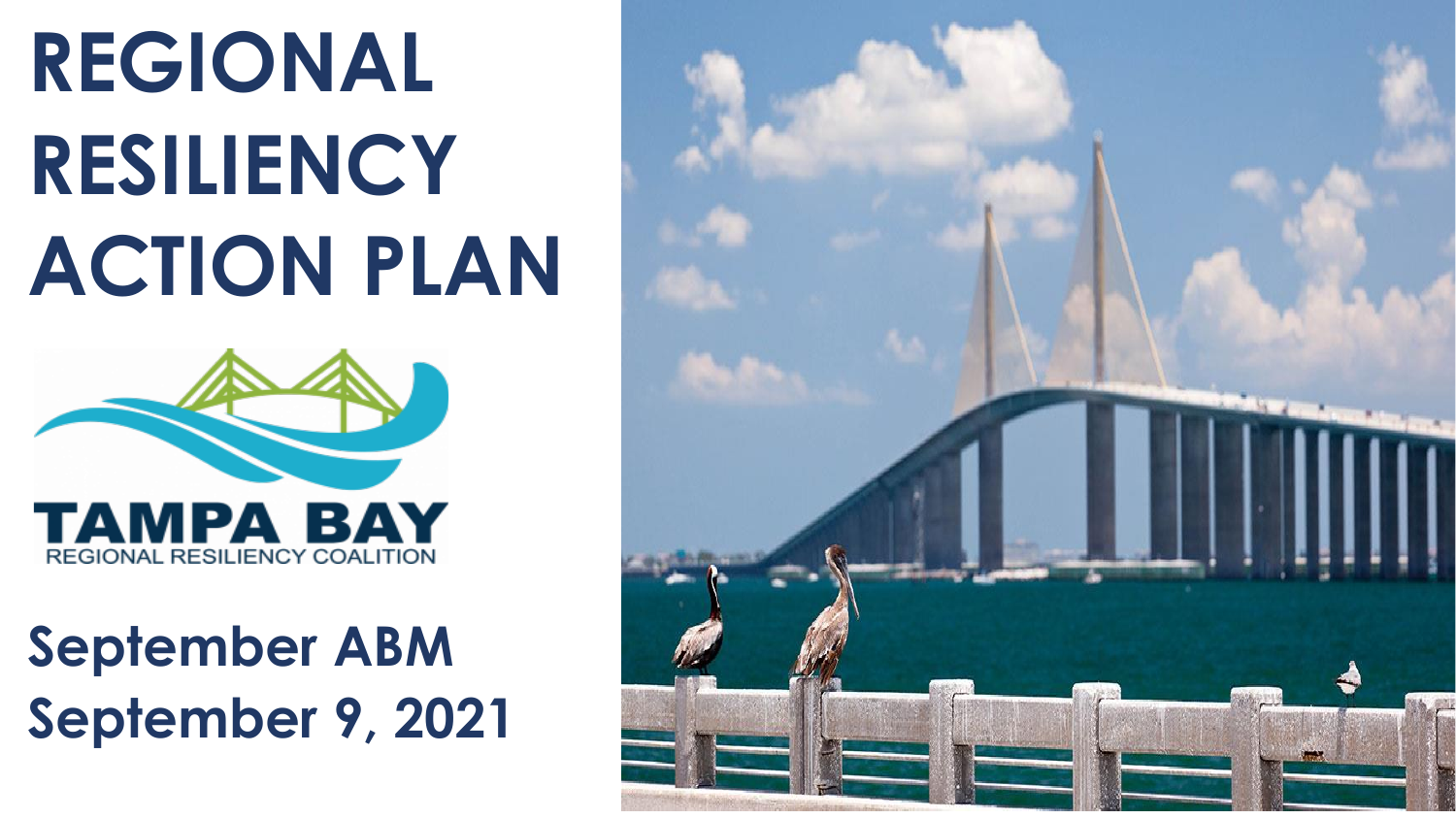### **RRAP OVERVIEW**



**1 RISKS AND FUTURE CONDITIONS**

**5 PROSPERITY**

Economic Growth and Business Resilience.

#### **4 PLACE**

Infrastructure, Environment, Housing, Buildings, Food Systems.



**Chapter 2**

**Community** Vulnerability

**3 PEOPLE**

Governance, Leadership and Community Capacity Building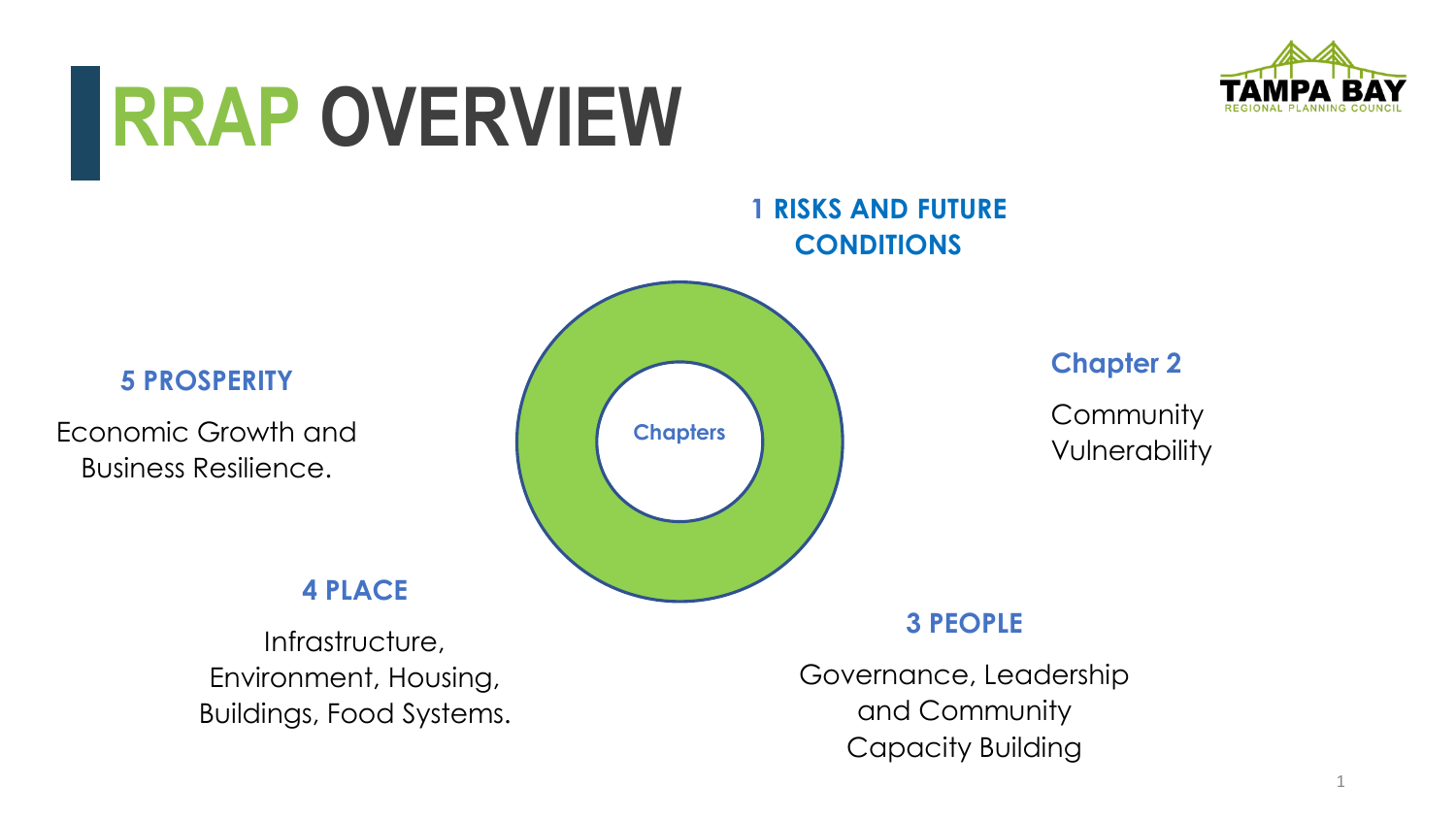# **RRAP AT A GLANCE**

| <b>KEYS TOPICS</b>                                                                                            | <b>Chapter 2</b> | <b>Chapter 3</b> | <b>Chapter 4</b> | <b>Chapter 5</b> |
|---------------------------------------------------------------------------------------------------------------|------------------|------------------|------------------|------------------|
| <b>Agriculture/Food Systems</b>                                                                               |                  |                  | $\checkmark$     |                  |
| <b>Business Engagement</b><br><b>Continuity Planning</b><br><b>Real Estate</b><br><b>Economic development</b> |                  | $\checkmark$     |                  |                  |
| <b>Clean/Resilient Energy</b>                                                                                 |                  |                  | $\checkmark$     |                  |
| <b>Community Capacity</b>                                                                                     |                  | $\checkmark$     |                  |                  |
| <b>Development Growth Management</b>                                                                          |                  |                  | $\checkmark$     | $\checkmark$     |
| <b>Finance/Governance</b>                                                                                     |                  | $\checkmark$     |                  |                  |
| <b>Habitats</b>                                                                                               |                  |                  | $\checkmark$     |                  |
| <b>Housing</b>                                                                                                |                  |                  | $\checkmark$     |                  |
| Infrastructure                                                                                                |                  | $\checkmark$     | $\checkmark$     | $\checkmark$     |
| <b>Shorelines</b>                                                                                             |                  |                  | $\checkmark$     |                  |
| <b>Transportation</b>                                                                                         |                  |                  |                  |                  |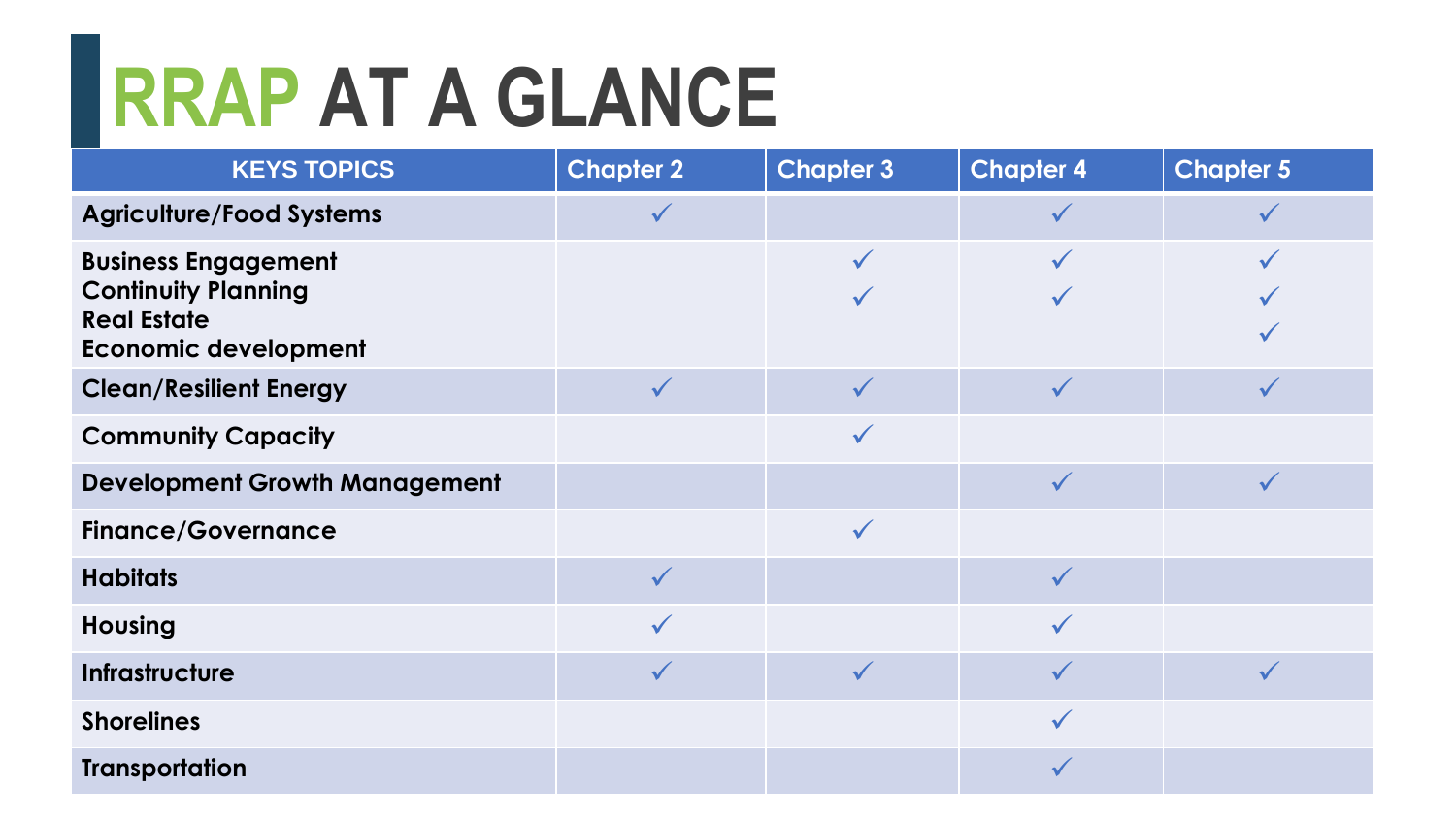### Regional Priorities for Collaboration

1. Improve regional flood risk mapping

2. Strategies for prioritizing green infrastructure

3. Quantify community and infrastructure vulnerability

4. Neighborhood level and housing resilience

5. Non-profit capacity building

6. Land-use, construction and development

7. Integrate heat & health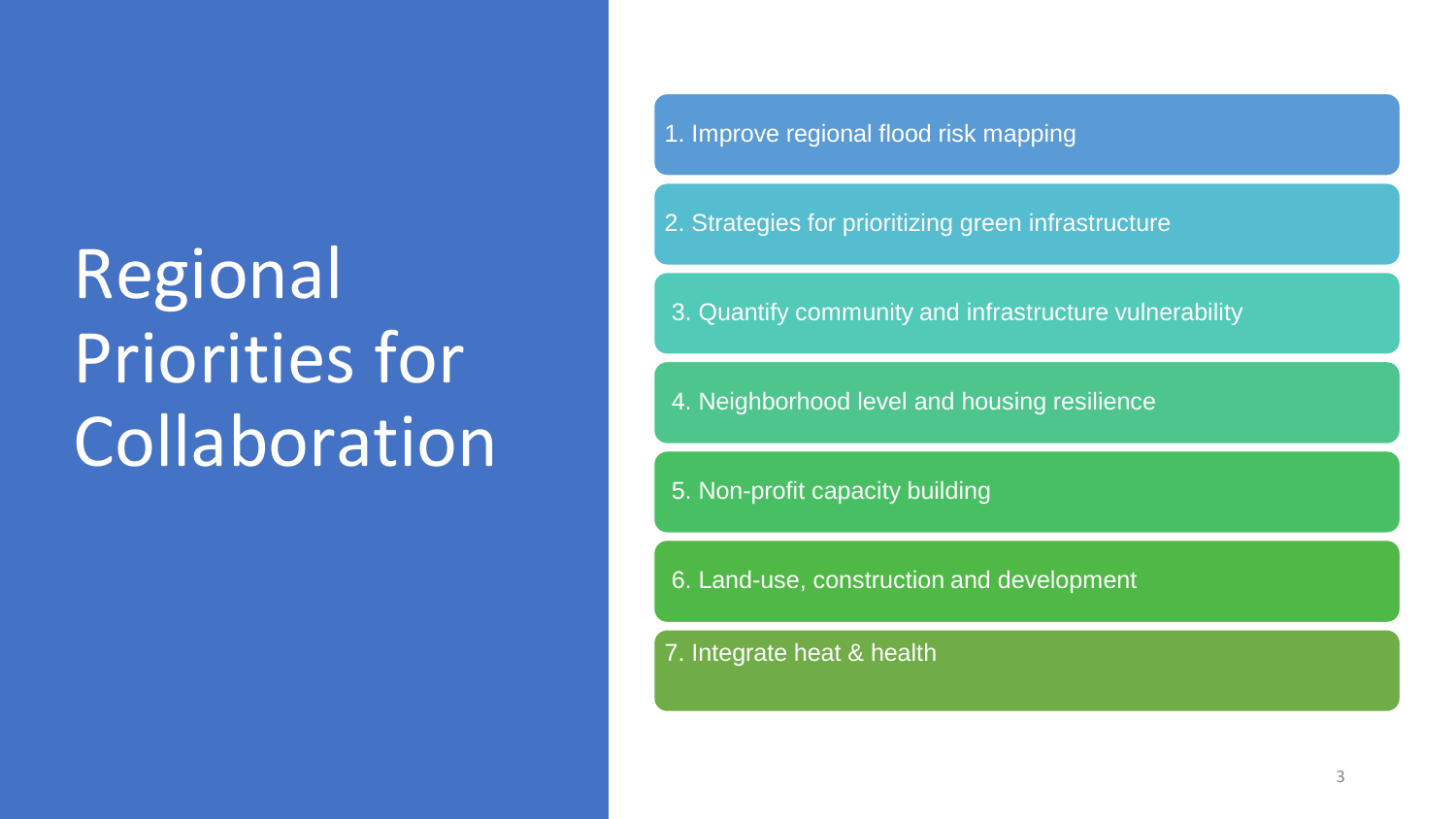### **RRAP 11 OVERARCHING GOALS**



**Goal 1**Community resiliency is at the top of the public agenda and sustained with science and data.



**Goal 2** Adaptation and resilience planning is based on rigorous, consistent, scientifically defined vulnerability assessments.



**Goal 3** Leadership, education and empowerment in government, community and business organizations fosters resilient implementation.



**Goal 4**. Strategic land-use zoning supported by resilient, sustainable construction standards increases community resilience and economic value.



**Goal 5** Resilient adaptation protects, preserves and restores thriving habitats and abundant wildlife.



**Goal 6** Public infrastructure, services and assets become more resilient through innovative best practices.



**Goal 7 C**onnected multimodal transportation network is resilient to extreme weather, reduces emissions and enhances equitable mobility and public safety.



**Goal 8** Food systems become more sustainable and resilient, and access to healthy foods is improved.



**Goal 9** Businesses prepare and recover quickly from impacts of extreme weather events and hazards



4 **Goal 10** Regional workforce is skilled and can rapidly adapt to changing conditions.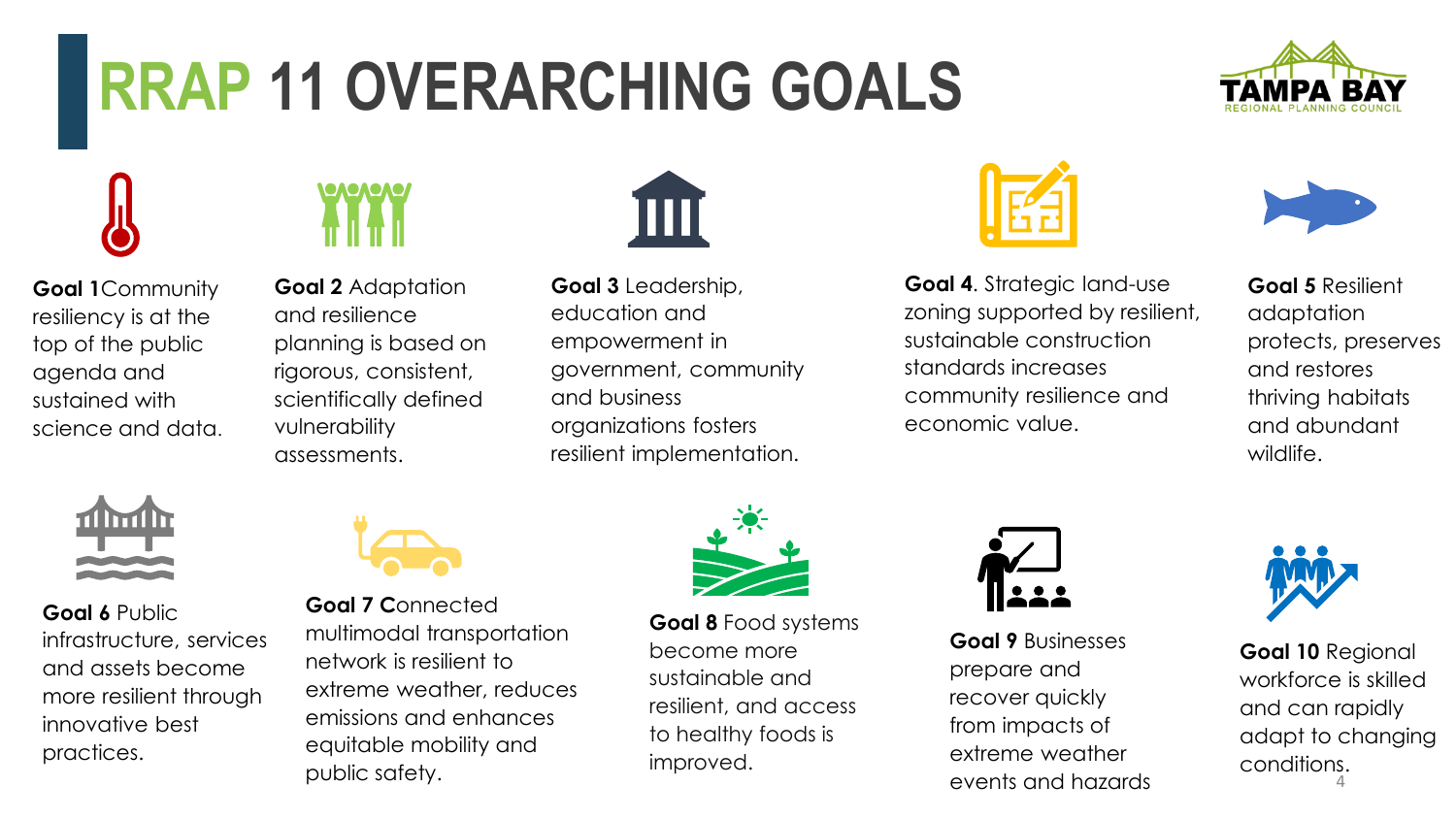# **CH 4 HIGHLIGHTS**



*Housing, buildings, site design, land use, habitats, ecosystems, infrastructure, public services, transportation and food systems.* 



- Regional Collaboration: Support place-based solutions through:
- o Build on the resources from the existing REACH program for affordable housing resiliency
- o Shoreline management guidelines
- o Green Infrastructure resources and workshops, best practices for stormwater management
	- Local actions: Updates to local codes and design manuals to consider current and future impacts and improve air quality and public health outcomes.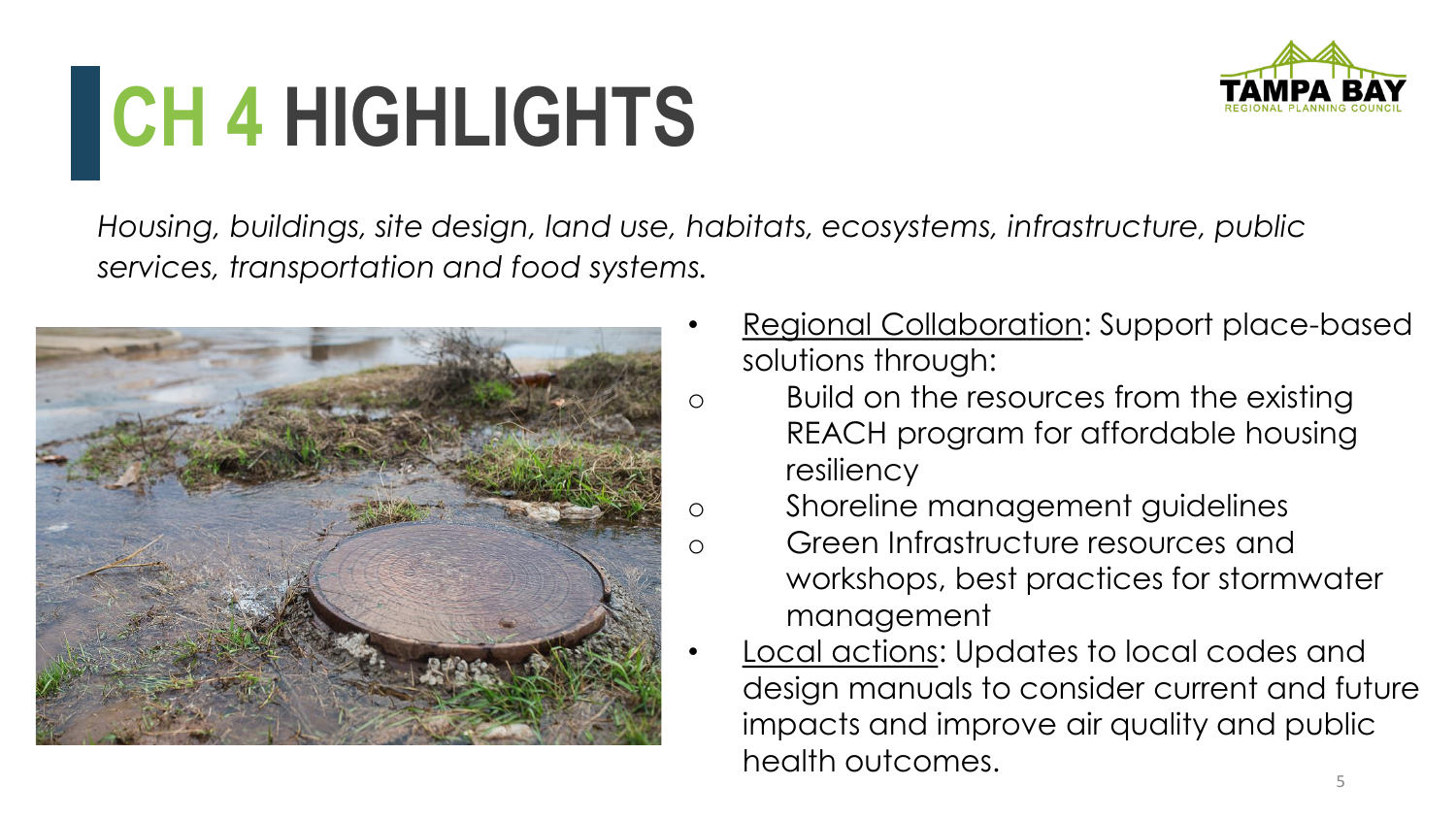

#### *Increase the adaptability of coastal habitats and ecosystems to a changing climate.*

|       | <b>Regional Actions</b>                                                                                                                                                                                   |
|-------|-----------------------------------------------------------------------------------------------------------------------------------------------------------------------------------------------------------|
| 5.1.1 | Support adoption of land management strategies such as rolling easements, coastal construction setbacks and living shorelines<br>to promote the long-term resiliency and diversity of critical habitats.  |
| 5.1.2 | Develop metrics to measure citizen outreach (conducted in Goal 3) effectiveness on topics of potential impacts of climate                                                                                 |
|       | change on coastal habitats, for example citizen engagement in habitat restoration volunteer projects and behavior changes to<br>adopt recommended mitigation actions.                                     |
| 5.1.3 | Support the implementation of the Tampa Bay Habitat Master Plan.                                                                                                                                          |
|       | <b>Local Actions</b>                                                                                                                                                                                      |
| 5.1.4 | Support the implement of the Critical Coastal Habitat Assessment monitoring at permanent transects to track long-term<br>changes from climate change and other stressors to coastal habitats and species. |
| 5.1.6 | Incorporate the actions of the Comprehensive Conservation and Management Plan for Tampa Bay (CCMP) into their                                                                                             |
|       | Comprehensive Plan using the CCMP Model Language Guidelines                                                                                                                                               |
| 5.1.7 | Maintain and enhance stopover areas for migratory species.                                                                                                                                                |

**Partners** 

Local governments, Tampa Bay Estuary Program (TBEP), Southwest Florida Water Management District (SWFWMD), USFWS, FDEP, academic institutions, FWC, NOAA, The Nature Conservancy, Restore America's Estuaries,

**Co-benefits:** Environmental Quality, GHG Reduction, Water Quality

**Related Actions:** Actions 6.3.1, 6.4.1

**Linkages:** Growth Management, Coastal Habitats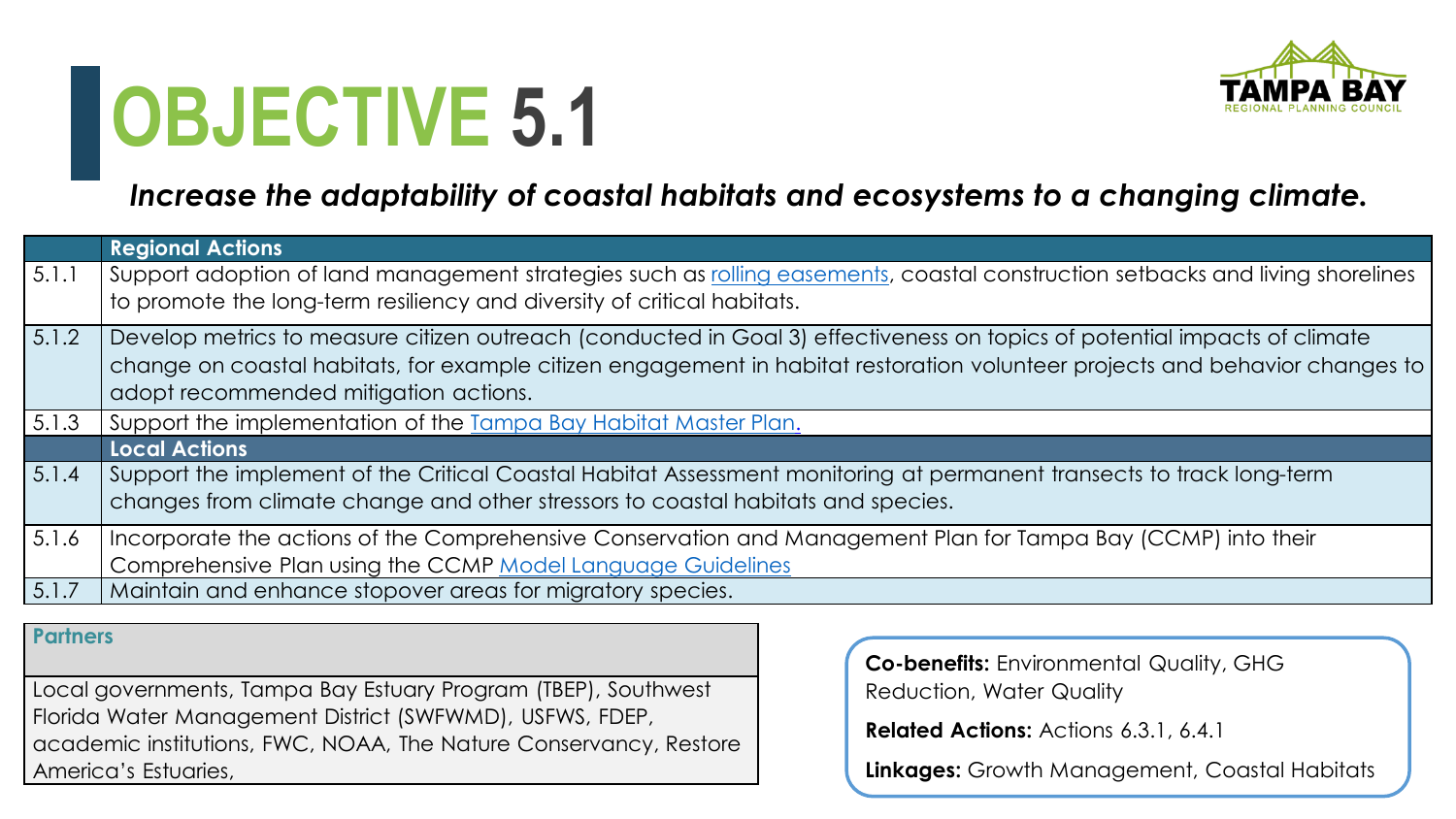

**Improve or maintain quality water from various sources resulting in fishable, swimmable and drinkable water.**

|       | <b>Regional Actions</b>                                                                                                                                                                     |
|-------|---------------------------------------------------------------------------------------------------------------------------------------------------------------------------------------------|
| 5.2.1 | Support research to better quantify the sources, pathways and contribution of atmospheric deposition to<br>stormwater runoff, especially in urban areas with extensive impervious surfaces. |
| 5.2.2 | Support outreach to the public about the link between air and water quality and foster behavior changes<br>that reduce air pollution.                                                       |
|       | <b>Local Actions</b>                                                                                                                                                                        |
| 5.2.3 | Implement the Tampa Bay nutrient management strategy.                                                                                                                                       |
| 5.2.4 | Implement buffers or transition zones between uplands and aquatic systems to remove pollutants and<br>excess nutrients delivered by urban stormwater.                                       |

**Partners** 

Local governments, Tampa Bay Estuary Program (TBEP), private developer, TBARTA, Transportation planning agencies, MPOs

**Co-benefits:** Water Quality, Public Health, GHG Reduction, Environmental Quality

**Related Actions:** Actions 6.3.1 (carbon sequestration resources), 6.4.1 (forestry master plan)

**Linkages:** Clean Energy, Coastal Habitats, Infrastructure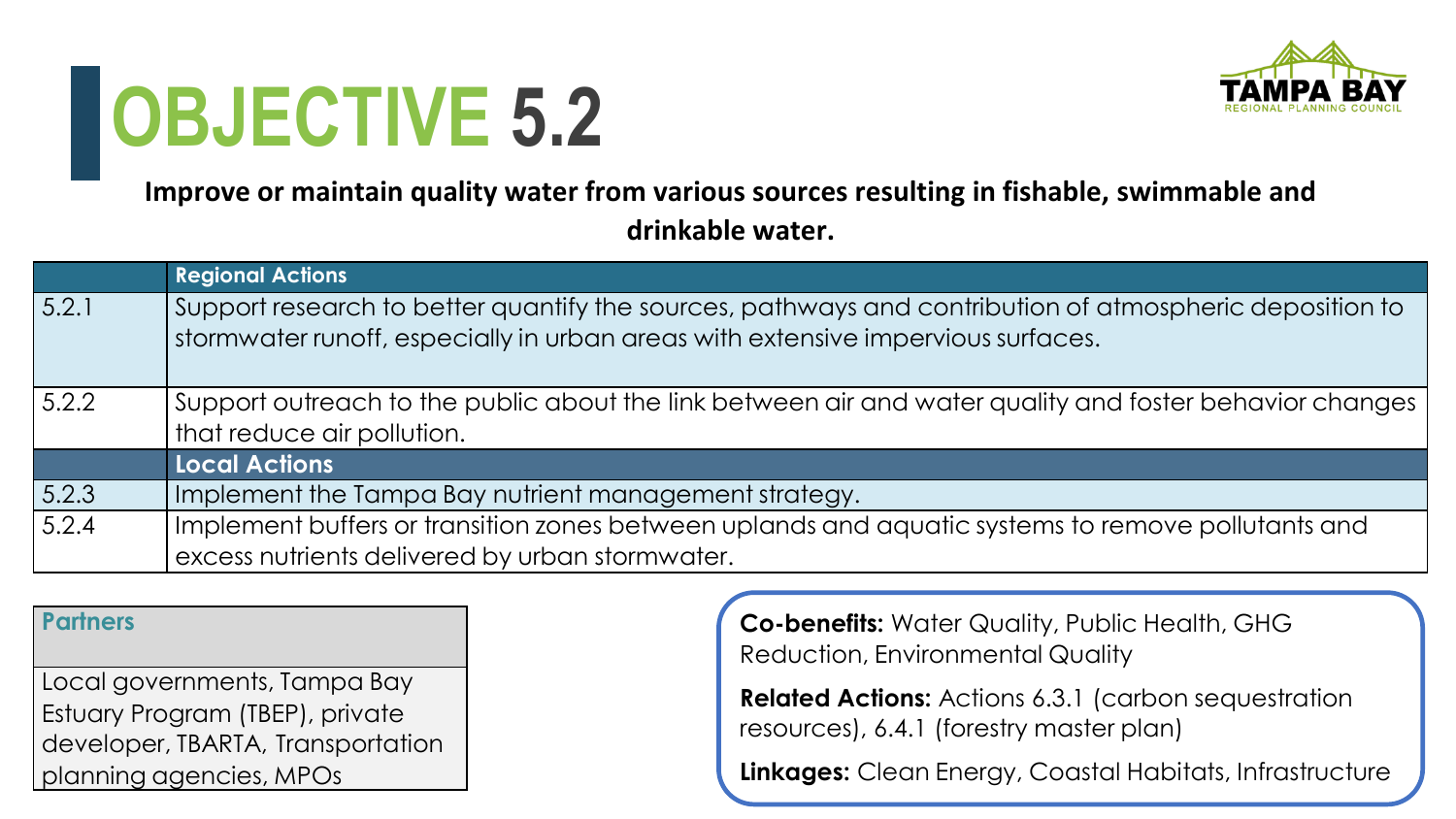

**Preserve and restore the diversity and abundance of Tampa Bay's fish and wildlife.**

|                | <b>Regional Actions</b>                                                                |
|----------------|----------------------------------------------------------------------------------------|
| 5.3.1          | The TBRPC will partner with the Tampa Bay CRS user group to identify opportunities for |
|                | member governments to get CRS credit for Floodplain Species Assessments (512c).        |
|                | <b>Local Actions</b>                                                                   |
| 5.3.2          | Map critical habitats and limit development near critical habitats.                    |
| $\sqrt{5.3.3}$ | Support programs and projects that project and expand habitats and buffer zones for    |
|                | waterbirds and beach-nesting shorebirds                                                |

#### **Partners**

Agency on Bay Management, Local governments, Audubon Florida, FDEP, EPCHC, TBEP, Tampa Bay Watch, CRS user group, Port Tampa Bay, USACE, USFWS, FWC, Eckerd College

**Co-benefits:** Environmental Quality, Water **Quality** 

**Related Actions:** Action 2.1.5 (environmental vulnerability assessment)

**Linkages:** Coastal Habitats, Growth Management, Shorelines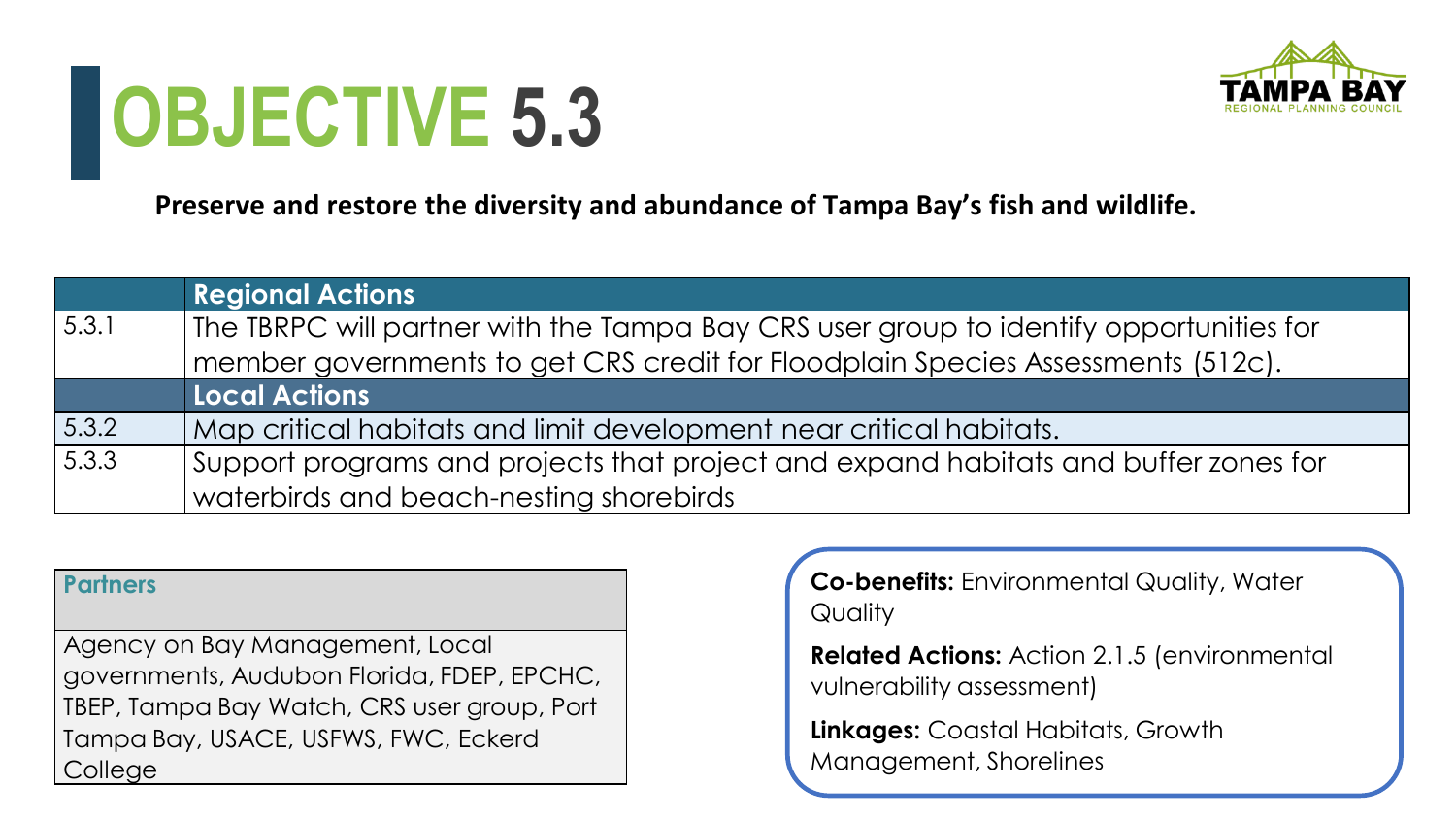

**Support the protection and restoration of coastal natural systems and the creation of living shorelines at the regional scale.**

|       | <b>Regional Actions</b>                                                                                  |
|-------|----------------------------------------------------------------------------------------------------------|
| 5.4.1 | The TBRPC and Coalition Partners will develop policy guidance and recommendations to support             |
|       | regionally consistent shoreline protection practices, and share recommendations with elected             |
|       | officials. Encourage interagency and public process efforts to create shoreline plans for coastal areas  |
|       | including consistent heights.                                                                            |
|       | <b>Local Actions</b>                                                                                     |
| 5.4.2 | Conserve existing natural coastal and riverine areas through implementation of policies, criteria,       |
|       | standards, methodologies, and procedures.                                                                |
| 5.4.3 | Use the Living Shoreline Suitability Model and other tools to identify locations within the jurisdiction |
|       | where living or enhanced shorelines could be used in place of, or in combination with, seawalls.         |
| 5.4.4 | Update plans, zoning and regulations to encourage private property owners to install living shorelines   |
|       | where feasible.                                                                                          |

**Partners** 

Agency on Bay Management, Local governments, TBEP, FDEP, academic institutions **Co-benefits:** Environmental Quality, Water Quality **Related Actions:** Action 4.5.2 (adaptation action areas)

**Linkages:** Growth Management, Coastal Habitats, Infrastructure, Site Development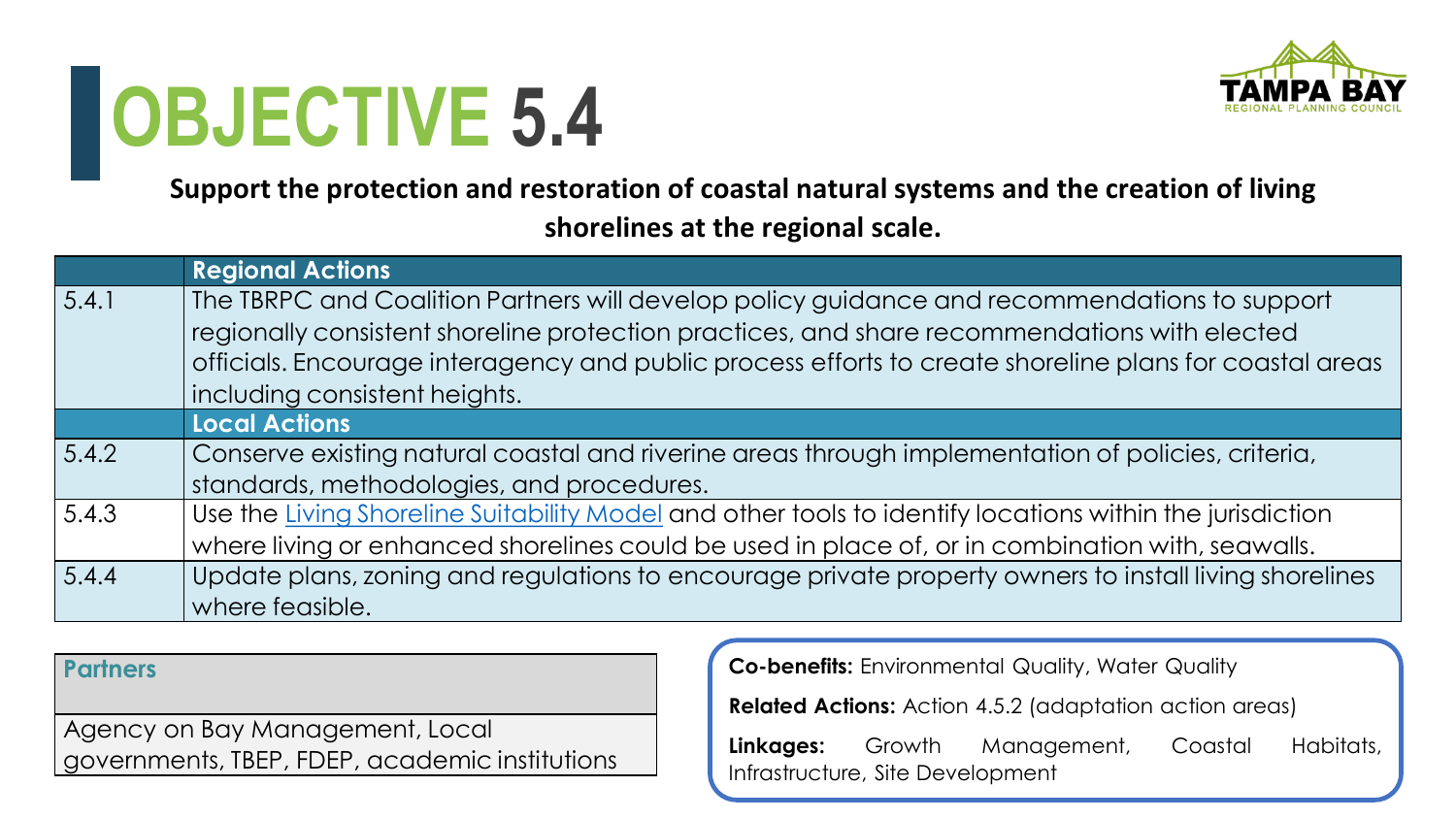

# **OTHER NOTABLE ACTIONS**

|       | <b>Regional Actions</b>                                                      |
|-------|------------------------------------------------------------------------------|
| 2.2.3 | TBRPC, with grant funding, will conduct a region-wide study to quantify and  |
|       | visualize greenhouse gases emitted by non-municipal sources, identify areas  |
|       | with poor air quality that impact nearby communities and enable decision     |
|       | making to reduce emissions.                                                  |
| 3.2.1 | The TBRPC will coordinate ongoing presentations for Elected Officials on     |
|       | new topics aligned with the objectives of the RRAP.                          |
| 6.3.1 | The TBRPC will collect best practices and provide online resources for green |
|       | infrastructure, ground water usage, stormwater management, fuel              |
|       | reduction, and carbon sequestration.                                         |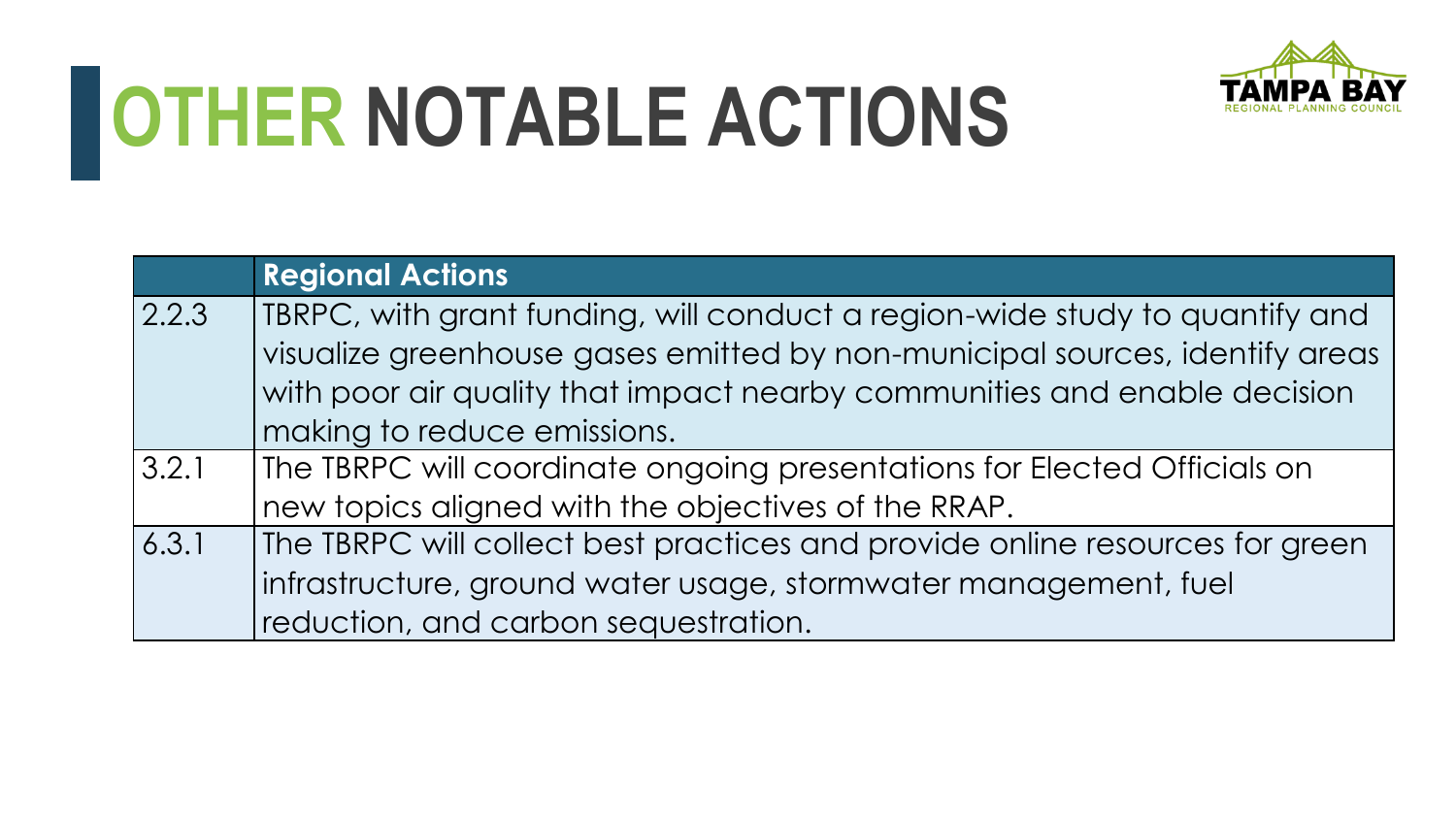# **FALL STAKEHOLDER INPUT**



- September ABM
	- o Feedback collected at and following the meeting. Please email [cara@tbrpc.org](mailto:cara@tbrpc.org) to provide feedback.
- September Steering Committee oSeptember 13th meeting will focus on ranking the highest priority regional collaboration actions.
- September MPC meetings:
	- <sup>o</sup> **Meeting 1: Thursday September 16th , 9:30 AM – 11:30 AM.** This meeting will focus on Goal 5 (Habitats & Ecosystems). [Register](https://us02web.zoom.us/meeting/register/tZYqdO2pqDgrGdYVQoJ56bXKje4VjwLslj0z) Here.
	- <sup>o</sup> **Meeting 2: Friday September 17th , 1:00 PM – 4:00 PM.** This meeting will focus on Goals 3 (Governance/Finance), 4 (Buildings, Housing, Growth Management), and 6 (Infrastructure). [Register](https://us02web.zoom.us/meeting/register/tZUtd--gqTkvEt3xig8EoLljtIk-ttC_zim4) Here.
	- <sup>o</sup> **Meeting 3: Friday September 24th 1:00 PM – 3:00 PM.** This meeting will focus on Goal 7 (Transportation). [Register](https://us02web.zoom.us/meeting/register/tZUrcO2rpzoqE9fuGhb9C1EVawI5DJfkKOUf) Here.